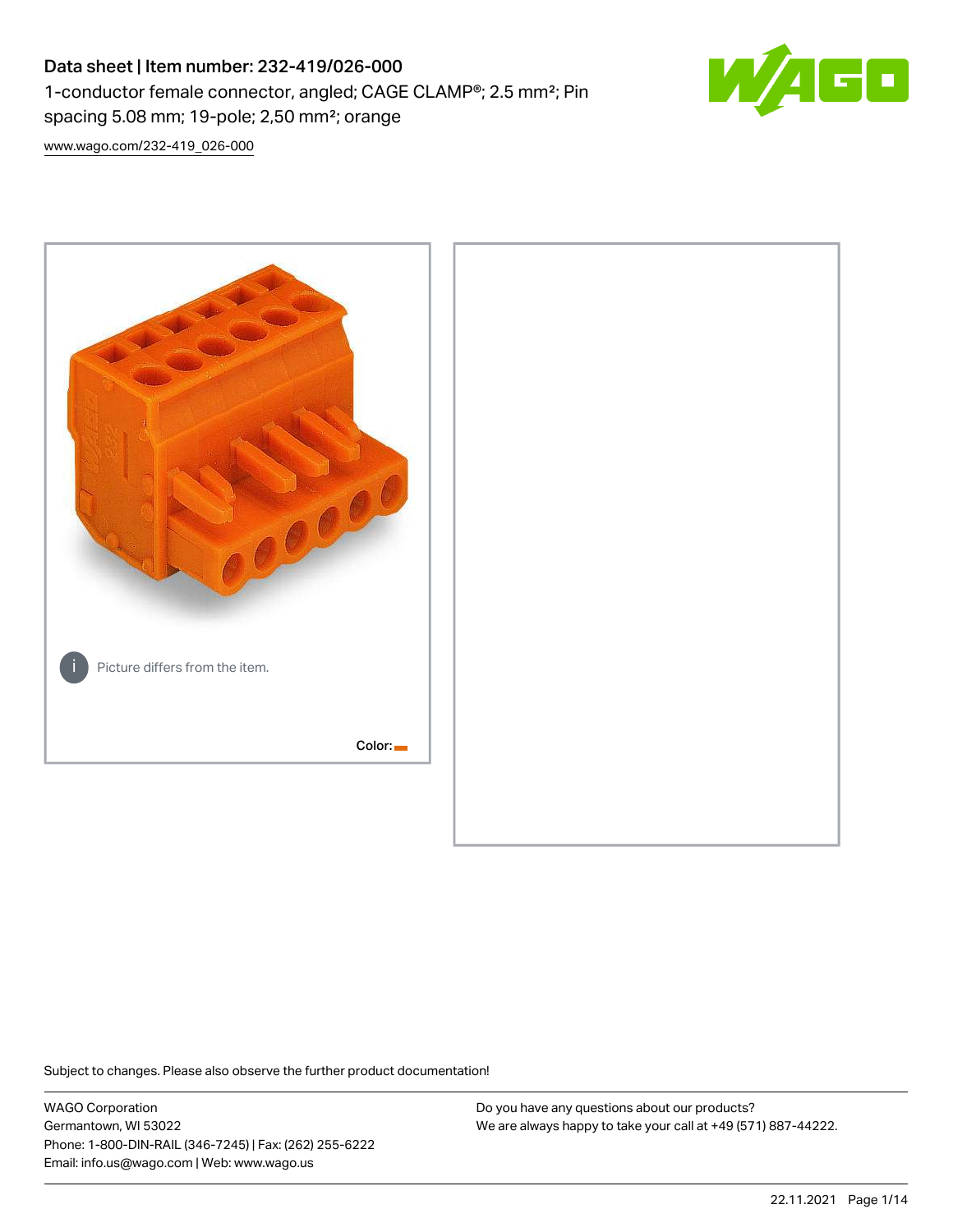

Dimensions in mm

Total length = (pole no. x pin spacing) + 1.5 mm + 0.9 mm

2- to 3-pole female connectors – one latch only

#### Item description

- **Universal connection for all conductor types**
- Easy cable pre-assembly and on-unit wiring via vertical and horizontal CAGE CLAMP<sup>®</sup> actuation  $\blacksquare$
- $\blacksquare$ Integrated test ports
- $\blacksquare$ With coding fingers

Subject to changes. Please also observe the further product documentation! Data

WAGO Corporation Germantown, WI 53022 Phone: 1-800-DIN-RAIL (346-7245) | Fax: (262) 255-6222 Email: info.us@wago.com | Web: www.wago.us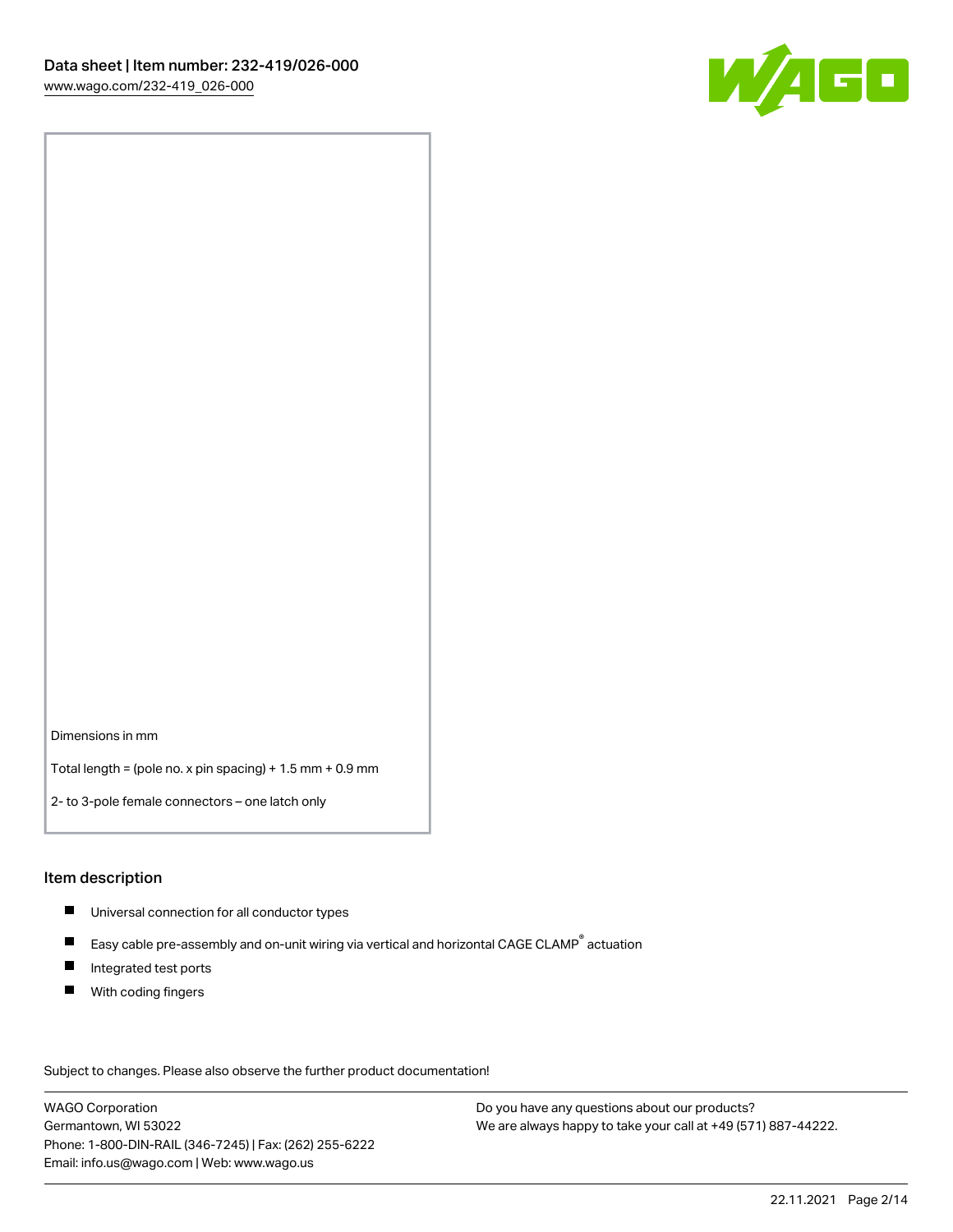

# Data Notes

| Safety information 1 | The MCS-MULTI CONNECTION SYSTEM includes connectors<br>without breaking capacity in accordance with DIN EN 61984. When<br>used as intended, these connectors must not be connected<br>/disconnected when live or under load. The circuit design should<br>ensure header pins, which can be touched, are not live when<br>unmated. |
|----------------------|-----------------------------------------------------------------------------------------------------------------------------------------------------------------------------------------------------------------------------------------------------------------------------------------------------------------------------------|
| Variants:            | Gold-plated or partially gold-plated contact surfaces<br>Other versions (or variants) can be requested from WAGO Sales or<br>configured at https://configurator.wago.com/                                                                                                                                                         |

## Electrical data

# IEC Approvals

| Ratings per                 | IEC/EN 60664-1                                                        |
|-----------------------------|-----------------------------------------------------------------------|
| Rated voltage (III / 3)     | 320 V                                                                 |
| Rated surge voltage (III/3) | 4 <sub>k</sub> V                                                      |
| Rated voltage (III/2)       | 320 V                                                                 |
| Rated surge voltage (III/2) | 4 <sub>k</sub> V                                                      |
| Nominal voltage (II/2)      | 630 V                                                                 |
| Rated surge voltage (II/2)  | 4 <sub>k</sub> V                                                      |
| Rated current               | 14A                                                                   |
| Legend (ratings)            | $(III / 2)$ $\triangle$ Overvoltage category III / Pollution degree 2 |

# UL Approvals

| Approvals per                  | UL 1059 |
|--------------------------------|---------|
| Rated voltage UL (Use Group B) | 300 V   |
| Rated current UL (Use Group B) | 15 A    |
| Rated voltage UL (Use Group D) | 300 V   |
| Rated current UL (Use Group D) | 10 A    |

# Ratings per UL

| Rated voltage UL 1977 | 300 V |
|-----------------------|-------|
| Rated current UL 1977 |       |

### CSA Approvals

Approvals per CSA

Subject to changes. Please also observe the further product documentation!

| <b>WAGO Corporation</b>                                | Do you have any questions about our products?                 |
|--------------------------------------------------------|---------------------------------------------------------------|
| Germantown, WI 53022                                   | We are always happy to take your call at +49 (571) 887-44222. |
| Phone: 1-800-DIN-RAIL (346-7245)   Fax: (262) 255-6222 |                                                               |
| Email: info.us@wago.com   Web: www.wago.us             |                                                               |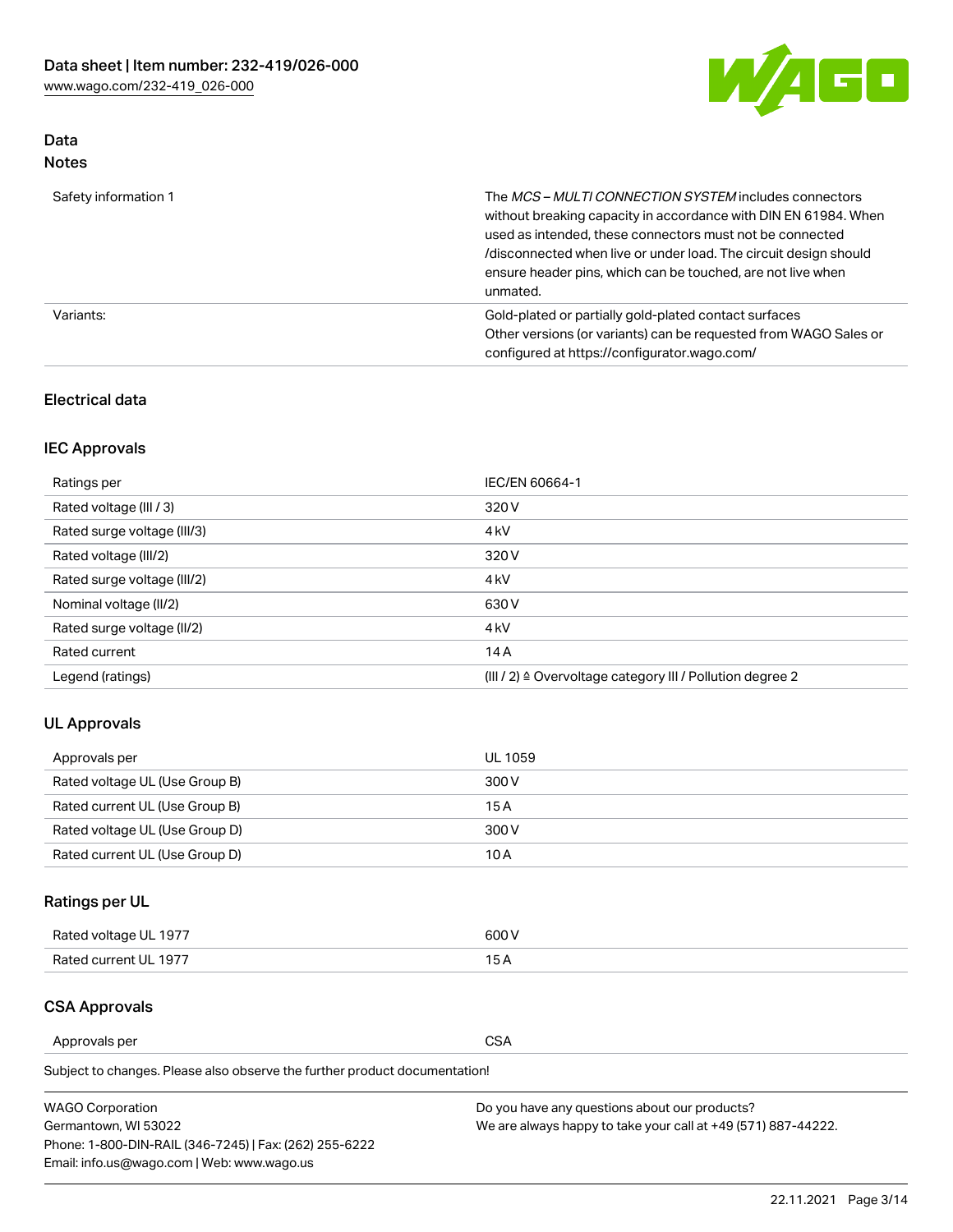[www.wago.com/232-419\\_026-000](http://www.wago.com/232-419_026-000)



| Rated voltage CSA (Use Group B) | 300 V |
|---------------------------------|-------|
| Rated current CSA (Use Group B) | 15 A  |
| Rated voltage CSA (Use Group D) | 300 V |
| Rated current CSA (Use Group D) | 10 A  |

## Connection data

| Total number of connection points | 19 |
|-----------------------------------|----|
| Total number of potentials        | 19 |
| Number of connection types        |    |
| Number of levels                  |    |

#### Connection 1

| Connection technology                             | CAGE CLAMP®                            |
|---------------------------------------------------|----------------------------------------|
| Actuation type                                    | Operating tool                         |
| Solid conductor                                   | $0.082.5$ mm <sup>2</sup> / 28  12 AWG |
| Fine-stranded conductor                           | $0.082.5$ mm <sup>2</sup> / 28  12 AWG |
| Fine-stranded conductor; with insulated ferrule   | $0.251.5$ mm <sup>2</sup>              |
| Fine-stranded conductor; with uninsulated ferrule | $0.252.5$ mm <sup>2</sup>              |
| Strip length                                      | $89$ mm $/ 0.310.35$ inch              |
| Number of poles                                   | 19                                     |
| Conductor entry direction to mating direction     | 90°                                    |

# Physical data

| Pin spacing | 5.08 mm / 0.2 inch    |
|-------------|-----------------------|
| Width       | 98.92 mm / 3.894 inch |
| Height      | 19.9 mm / 0.783 inch  |
| Depth       | 22.75 mm / 0.896 inch |

# Mechanical data

| Design<br>angled |  |
|------------------|--|
|------------------|--|

# Plug-in connection

| Contact type (pluggable connector) | Female connector/socket |
|------------------------------------|-------------------------|
| Connector (connection type)        | for conductor           |
| Mismating protection               | No.                     |
| Locking of plug-in connection      | Without                 |

Subject to changes. Please also observe the further product documentation!

| <b>WAGO Corporation</b>                                | Do you have any questions about our products?                 |
|--------------------------------------------------------|---------------------------------------------------------------|
| Germantown, WI 53022                                   | We are always happy to take your call at +49 (571) 887-44222. |
| Phone: 1-800-DIN-RAIL (346-7245)   Fax: (262) 255-6222 |                                                               |
| Email: info.us@wago.com   Web: www.wago.us             |                                                               |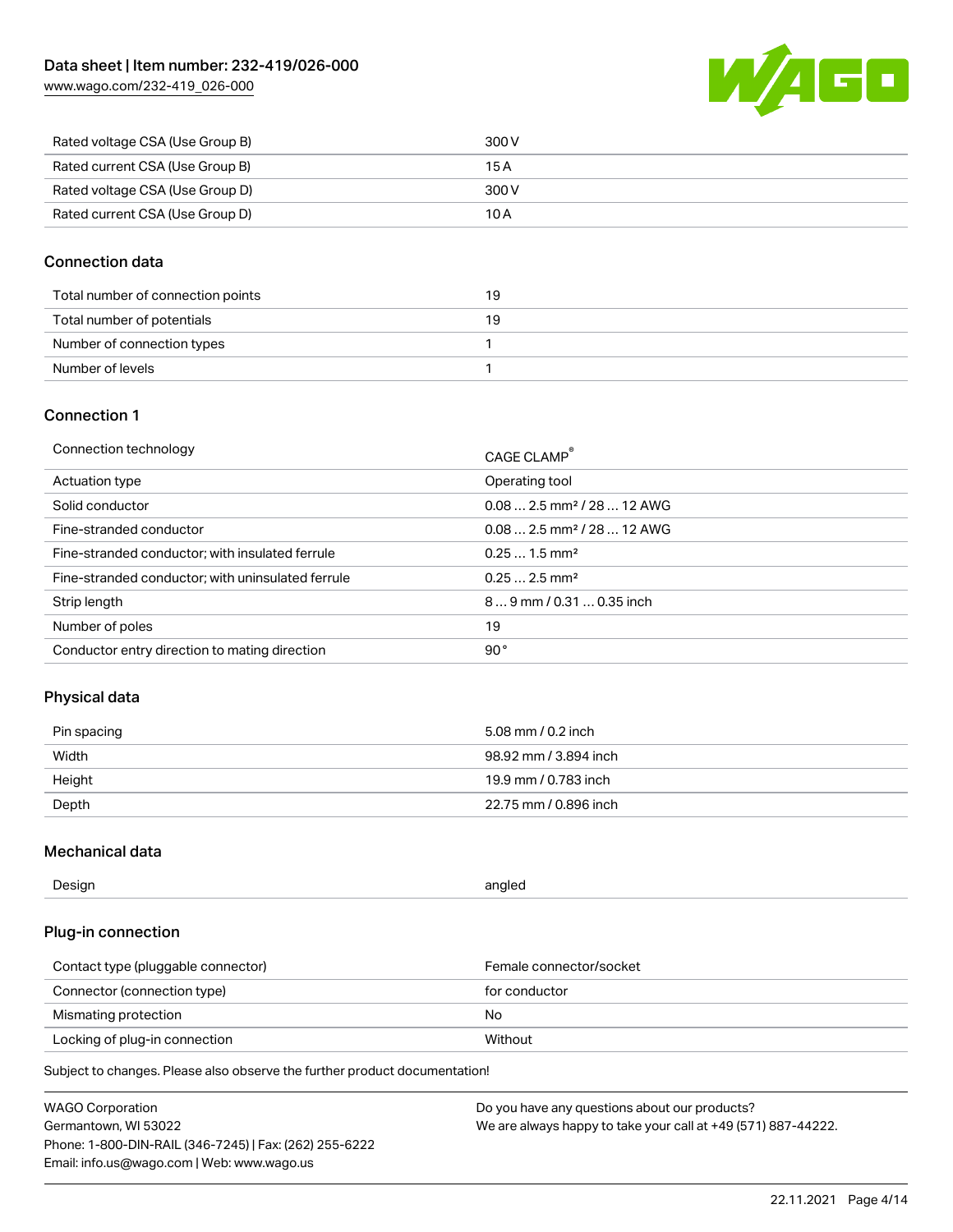

## Material data

| Color                       | orange                            |
|-----------------------------|-----------------------------------|
| Material group              |                                   |
| Insulation material         | Polyamide (PA66)                  |
| Flammability class per UL94 | V <sub>0</sub>                    |
| Clamping spring material    | Chrome nickel spring steel (CrNi) |
| Contact material            | Copper alloy                      |
| Contact plating             | tin-plated                        |
| Fire load                   | 0.577 MJ                          |
| Weight                      | 35.5g                             |

## Environmental requirements

| Limit temperature range<br>$\blacksquare$ . The contract of the contract of the contract of the contract of the contract of the contract of the contract of the contract of the contract of the contract of the contract of the contract of the contract of the | …+85 °ົ<br>-60 |  |
|-----------------------------------------------------------------------------------------------------------------------------------------------------------------------------------------------------------------------------------------------------------------|----------------|--|
|-----------------------------------------------------------------------------------------------------------------------------------------------------------------------------------------------------------------------------------------------------------------|----------------|--|

### Commercial data

| Product Group         | 3 (Multi Conn. System) |
|-----------------------|------------------------|
| PU (SPU)              | 10 Stück               |
| Packaging type        | box                    |
| Country of origin     | PL                     |
| <b>GTIN</b>           | 4044918390231          |
| Customs tariff number | 8536694040             |

# Approvals / Certificates

#### Country specific Approvals

| Logo                | Approval                                     | <b>Additional Approval Text</b> | Certificate<br>name |
|---------------------|----------------------------------------------|---------------------------------|---------------------|
|                     | CВ<br>DEKRA Certification B.V.               | IEC 61984                       | NL-39756            |
| EMA<br><b>INEUR</b> | <b>KEMA/KEUR</b><br>DEKRA Certification B.V. | EN 61984                        | 2190761.01          |

#### Ship Approvals

|      |                             |                          | Certificate |
|------|-----------------------------|--------------------------|-------------|
| Logo | Approval                    | Additional Approval Text | name        |
|      | <b>ABS</b>                  | $\overline{\phantom{0}}$ | 19-         |
|      | American Bureau of Shipping |                          | HG15869876- |

Subject to changes. Please also observe the further product documentation!

| <b>WAGO Corporation</b>                                | Do vo |
|--------------------------------------------------------|-------|
| Germantown, WI 53022                                   | We a  |
| Phone: 1-800-DIN-RAIL (346-7245)   Fax: (262) 255-6222 |       |
| Email: info.us@wago.com   Web: www.wago.us             |       |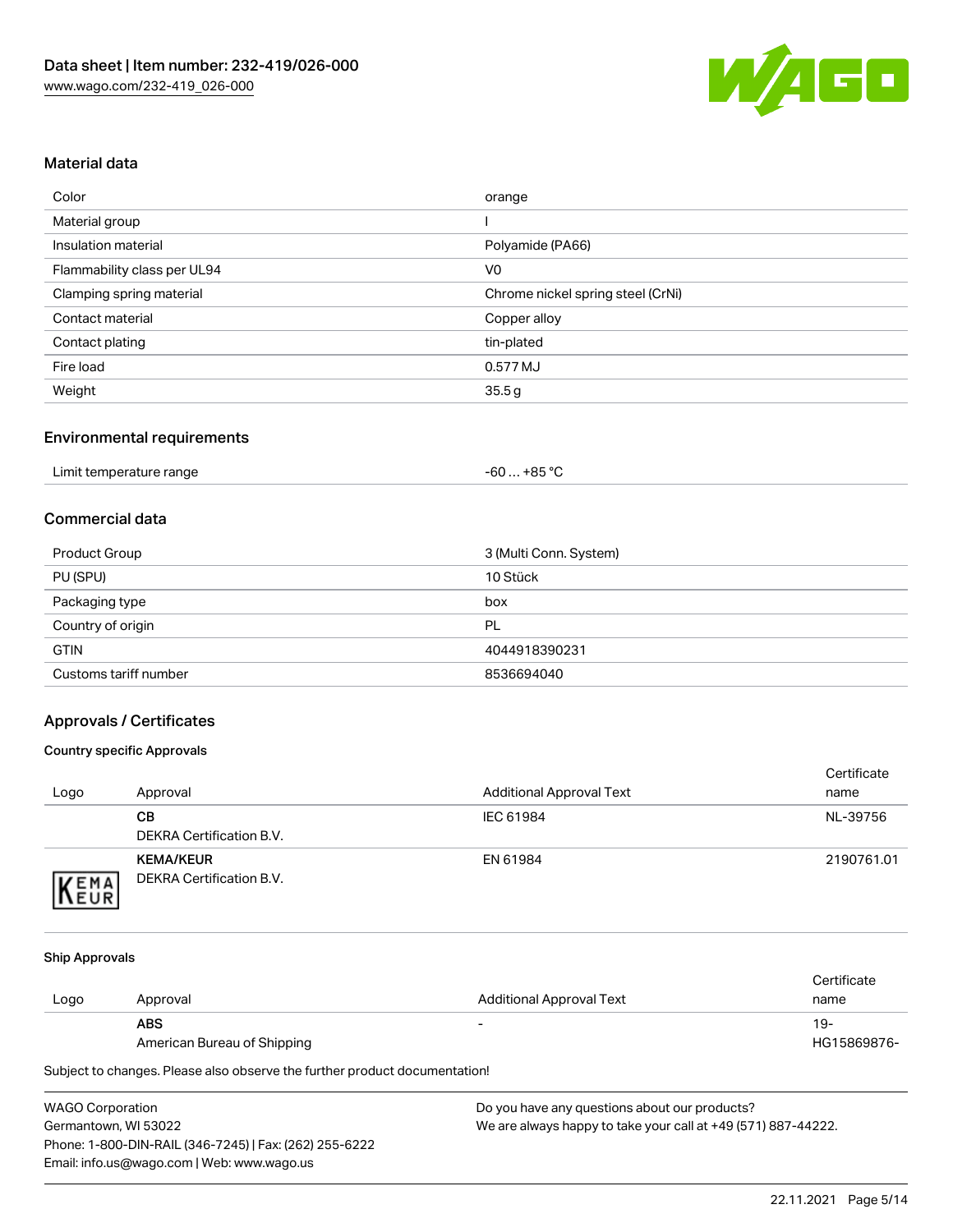

| <b>ABS</b>               |                                        |                                 | <b>PDA</b>  |
|--------------------------|----------------------------------------|---------------------------------|-------------|
|                          | BV                                     | IEC 60998                       | 11915/D0 BV |
|                          | Bureau Veritas S.A.                    |                                 |             |
| <b>BUREAU</b><br>VERITAS |                                        |                                 |             |
|                          | <b>DNV GL</b>                          | EN 60998                        | TAE000016Z  |
|                          | Det Norske Veritas, Germanischer Lloyd |                                 |             |
| <b>UL-Approvals</b>      |                                        |                                 |             |
|                          |                                        |                                 | Certificate |
| Logo                     | Approval                               | <b>Additional Approval Text</b> | name        |
|                          | UL                                     | <b>UL 1977</b>                  | E45171      |
|                          | UL International Germany GmbH          |                                 |             |
|                          | UR                                     | <b>UL 1059</b>                  | E45172      |
|                          | Underwriters Laboratories Inc.         |                                 |             |

# Counterpart

| <b>All Property</b> | Item no.231-649<br>Male connector; 19-pole; Pin spacing 5.08 mm; orange                                              | www.wago.com/231-649         |
|---------------------|----------------------------------------------------------------------------------------------------------------------|------------------------------|
|                     | Item no.231-349/001-000<br>Male header; 19-pole; THT; 1.0 x 1.0 mm solder pin; straight; pin spacing 5.08 mm; orange | www.wago.com/231-349/001-000 |
|                     | Item no.231-549/001-000<br>Male header; 19-pole; THT; 1.0 x 1.0 mm solder pin; angled; pin spacing 5.08 mm; orange   | www.wago.com/231-549/001-000 |
|                     |                                                                                                                      |                              |

## Optional accessories

Insulations stops

Insulation stop

Subject to changes. Please also observe the further product documentation!

WAGO Corporation Germantown, WI 53022 Phone: 1-800-DIN-RAIL (346-7245) | Fax: (262) 255-6222 Email: info.us@wago.com | Web: www.wago.us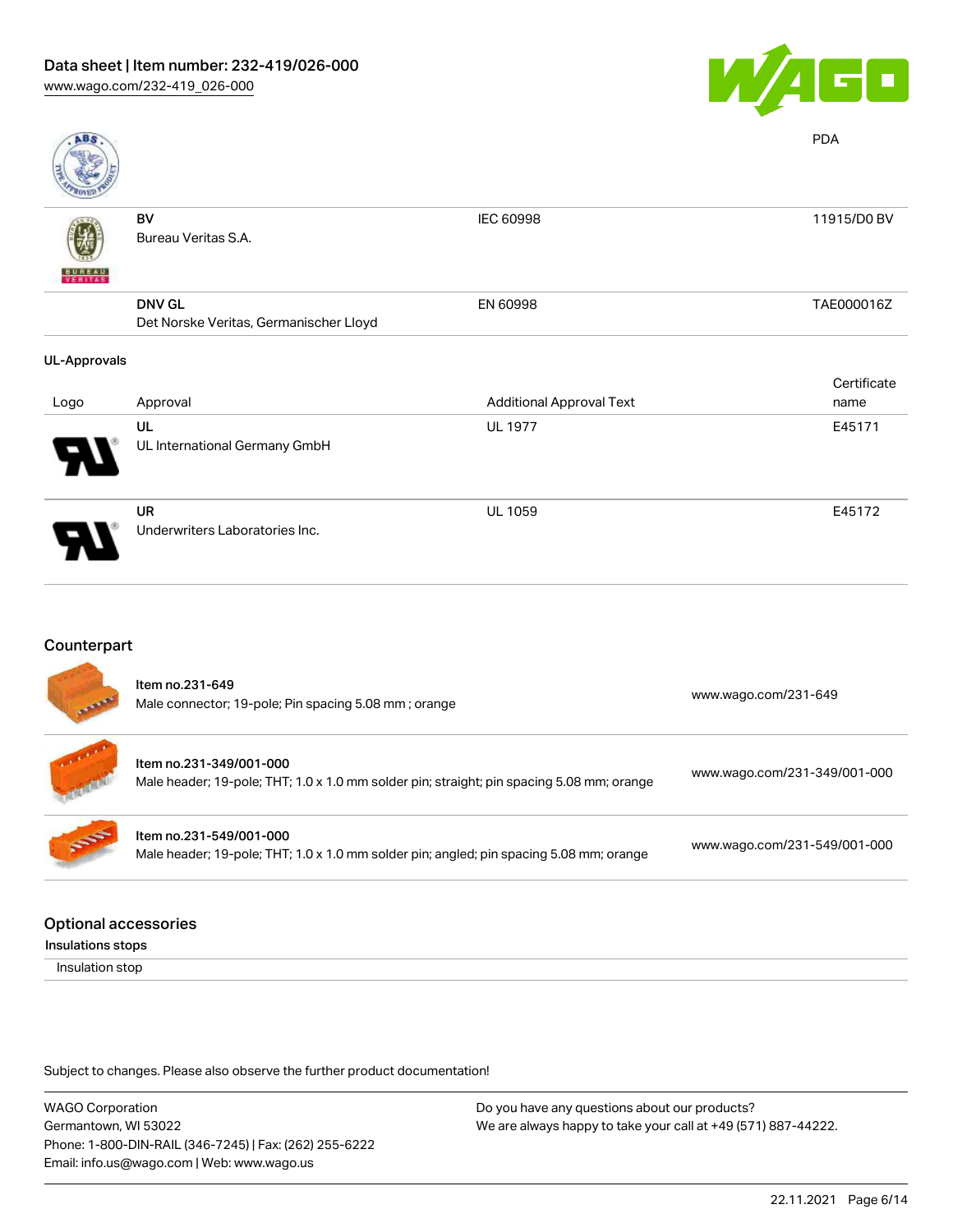[www.wago.com/232-419\\_026-000](http://www.wago.com/232-419_026-000)



Item no.: 231-672 Insulation stop; 0.75 - 1 mm²; dark gray



[www.wago.com/231-672](http://www.wago.com/231-672)

| <b>KRA</b>                 |                                                                                                                            |                      |
|----------------------------|----------------------------------------------------------------------------------------------------------------------------|----------------------|
|                            | Item no.: 231-670<br>Insulation stop; 0.08-0.2 mm <sup>2</sup> / 0.2 mm <sup>2</sup> "s"; white                            | www.wago.com/231-670 |
|                            | Item no.: 231-671<br>Insulation stop; 0.25 - 0.5 mm <sup>2</sup> ; light gray                                              | www.wago.com/231-671 |
| <b>Testing accessories</b> |                                                                                                                            |                      |
| Testing accessories        |                                                                                                                            |                      |
|                            | Item no.: 210-136<br>Test plug; 2 mm Ø; with 500 mm cable                                                                  | www.wago.com/210-136 |
|                            | Item no.: 231-661<br>Test plugs for female connectors; for 5 mm and 5.08 mm pin spacing; 2,50 mm <sup>2</sup> ; light gray | www.wago.com/231-661 |
| Tools                      |                                                                                                                            |                      |
| Operating tool             |                                                                                                                            |                      |
|                            | Item no.: 209-130<br>Operating tool; suitable for 264, 280 and 281 Series; 1-way; of insulating material; white            | www.wago.com/209-130 |
|                            | Item no.: 231-159<br>Operating tool; natural                                                                               | www.wago.com/231-159 |
|                            | Item no.: 231-231<br>Combination operating tool; red                                                                       | www.wago.com/231-231 |
|                            | Item no.: 231-131<br>Operating tool; made of insulating material; 1-way; loose; white                                      | www.wago.com/231-131 |
|                            | Item no.: 231-291<br>Operating tool; made of insulating material; 1-way; loose; red                                        | www.wago.com/231-291 |
|                            | Item no.: 280-432<br>Operating tool; made of insulating material; 2-way; white                                             | www.wago.com/280-432 |
|                            | Item no.: 280-434<br>Operating tool; made of insulating material; 4-way                                                    | www.wago.com/280-434 |
|                            | Item no.: 280-437<br>Operating tool; made of insulating material; 7-way                                                    | www.wago.com/280-437 |
|                            |                                                                                                                            |                      |

Subject to changes. Please also observe the further product documentation!

WAGO Corporation Germantown, WI 53022 Phone: 1-800-DIN-RAIL (346-7245) | Fax: (262) 255-6222 Email: info.us@wago.com | Web: www.wago.us Do you have any questions about our products? We are always happy to take your call at +49 (571) 887-44222.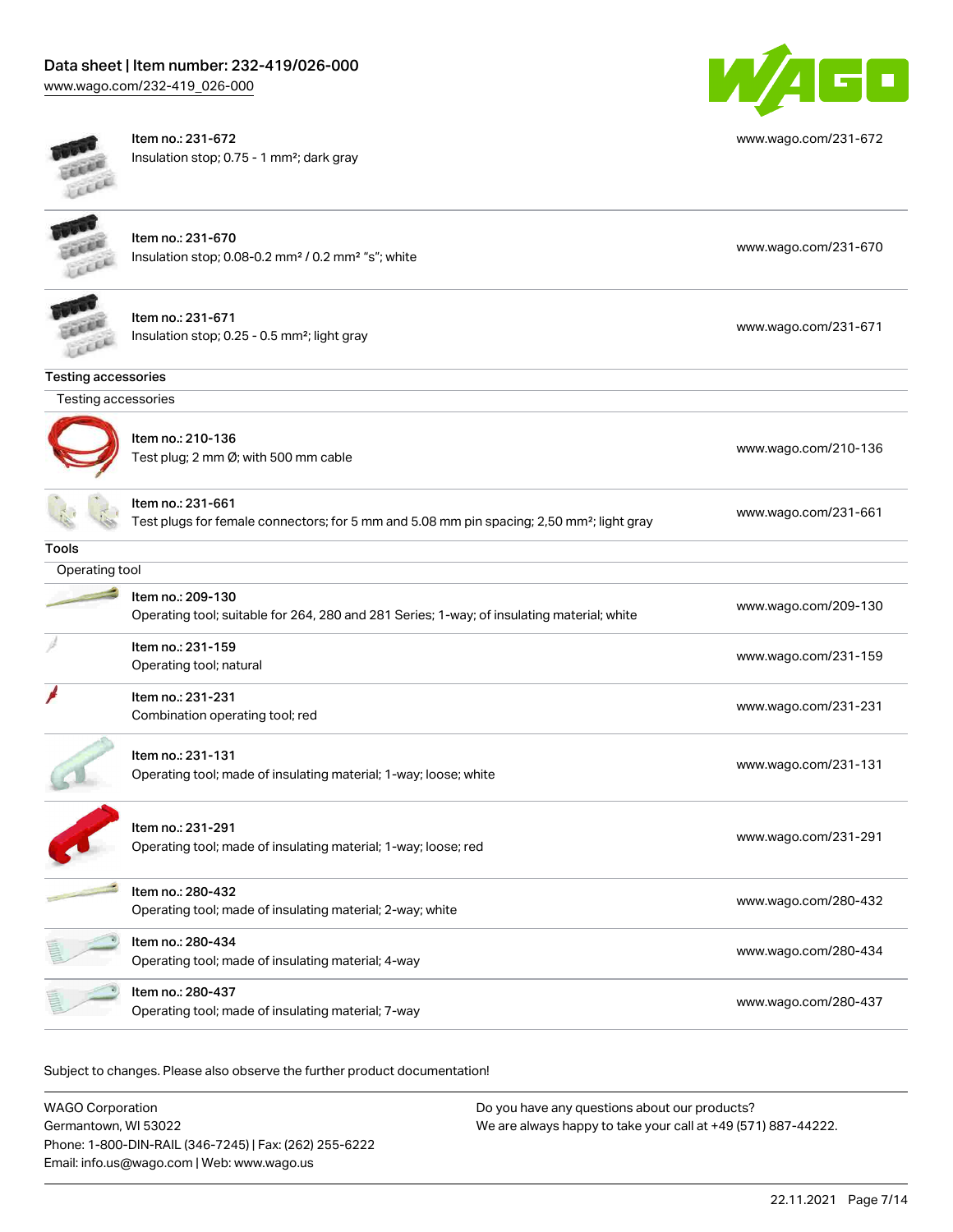Phone: 1-800-DIN-RAIL (346-7245) | Fax: (262) 255-6222

Email: info.us@wago.com | Web: www.wago.us

[www.wago.com/232-419\\_026-000](http://www.wago.com/232-419_026-000)



|                         | Item no.: 280-440                                                                                                                                                                               |                                                               | www.wago.com/280-440             |
|-------------------------|-------------------------------------------------------------------------------------------------------------------------------------------------------------------------------------------------|---------------------------------------------------------------|----------------------------------|
|                         | Operating tool; made of insulating material; 10-way                                                                                                                                             |                                                               |                                  |
|                         | Item no.: 280-435                                                                                                                                                                               |                                                               |                                  |
|                         | Operating tool; made of insulating material; 5-way; gray                                                                                                                                        |                                                               | www.wago.com/280-435             |
|                         | Item no.: 280-436                                                                                                                                                                               |                                                               | www.wago.com/280-436             |
|                         | Operating tool; made of insulating material; 6-way                                                                                                                                              |                                                               |                                  |
|                         | Item no.: 280-438<br>Operating tool; made of insulating material; 8-way                                                                                                                         |                                                               | www.wago.com/280-438             |
|                         | Item no.: 280-433<br>Operating tool; made of insulating material; 3-way                                                                                                                         |                                                               | www.wago.com/280-433             |
| Marking accessories     |                                                                                                                                                                                                 |                                                               |                                  |
| Marking strip           |                                                                                                                                                                                                 |                                                               |                                  |
|                         | Item no.: 210-331/508-103<br>Marking strips; as a DIN A4 sheet; MARKED; 1-12 (200x); Height of marker strip: 2.3 mm/0.091 in; Strip<br>length 182 mm; Horizontal marking; Self-adhesive; white  |                                                               | www.wago.com/210-331<br>/508-103 |
|                         | Item no.: 210-331/508-104<br>Marking strips; as a DIN A4 sheet; MARKED; 13-24 (200x); Height of marker strip: 2.3 mm/0.091 in; Strip<br>length 182 mm; Horizontal marking; Self-adhesive; white |                                                               | www.wago.com/210-331<br>/508-104 |
|                         | Item no.: 210-332/508-202<br>Marking strips; as a DIN A4 sheet; MARKED; 1-16 (160x); Height of marker strip: 3 mm; Strip length 182<br>mm; Horizontal marking; Self-adhesive; white             |                                                               | www.wago.com/210-332<br>/508-202 |
|                         | Item no.: 210-332/508-204<br>Marking strips; as a DIN A4 sheet; MARKED; 17-32 (160x); Height of marker strip: 3 mm; Strip length<br>182 mm; Horizontal marking; Self-adhesive; white            |                                                               | www.wago.com/210-332<br>/508-204 |
|                         | Item no.: 210-332/508-206<br>Marking strips; as a DIN A4 sheet; MARKED; 33-48 (160x); Height of marker strip: 3 mm; Strip length<br>182 mm; Horizontal marking; Self-adhesive; white            |                                                               | www.wago.com/210-332<br>/508-206 |
|                         | Item no.: 210-332/508-205<br>Marking strips; as a DIN A4 sheet; MARKED; 1-32 (80x); Height of marker strip: 3 mm; Strip length 182<br>mm; Horizontal marking; Self-adhesive; white              |                                                               | www.wago.com/210-332<br>/508-205 |
| Cover                   |                                                                                                                                                                                                 |                                                               |                                  |
| Cover                   |                                                                                                                                                                                                 |                                                               |                                  |
|                         | Item no.: 231-669<br>Lockout caps; for covering unused clamping units; orange                                                                                                                   |                                                               | www.wago.com/231-669             |
| Ferrules                |                                                                                                                                                                                                 |                                                               |                                  |
| Ferrule                 |                                                                                                                                                                                                 |                                                               |                                  |
|                         | Item no.: 216-101<br>Ferrule; Sleeve for 0.5 mm <sup>2</sup> / AWG 22; uninsulated; electro-tin plated; silver-colored                                                                          |                                                               | www.wago.com/216-101             |
|                         | Subject to changes. Please also observe the further product documentation!                                                                                                                      |                                                               |                                  |
| <b>WAGO Corporation</b> |                                                                                                                                                                                                 | Do you have any questions about our products?                 |                                  |
| Germantown, WI 53022    |                                                                                                                                                                                                 | We are always happy to take your call at +49 (571) 887-44222. |                                  |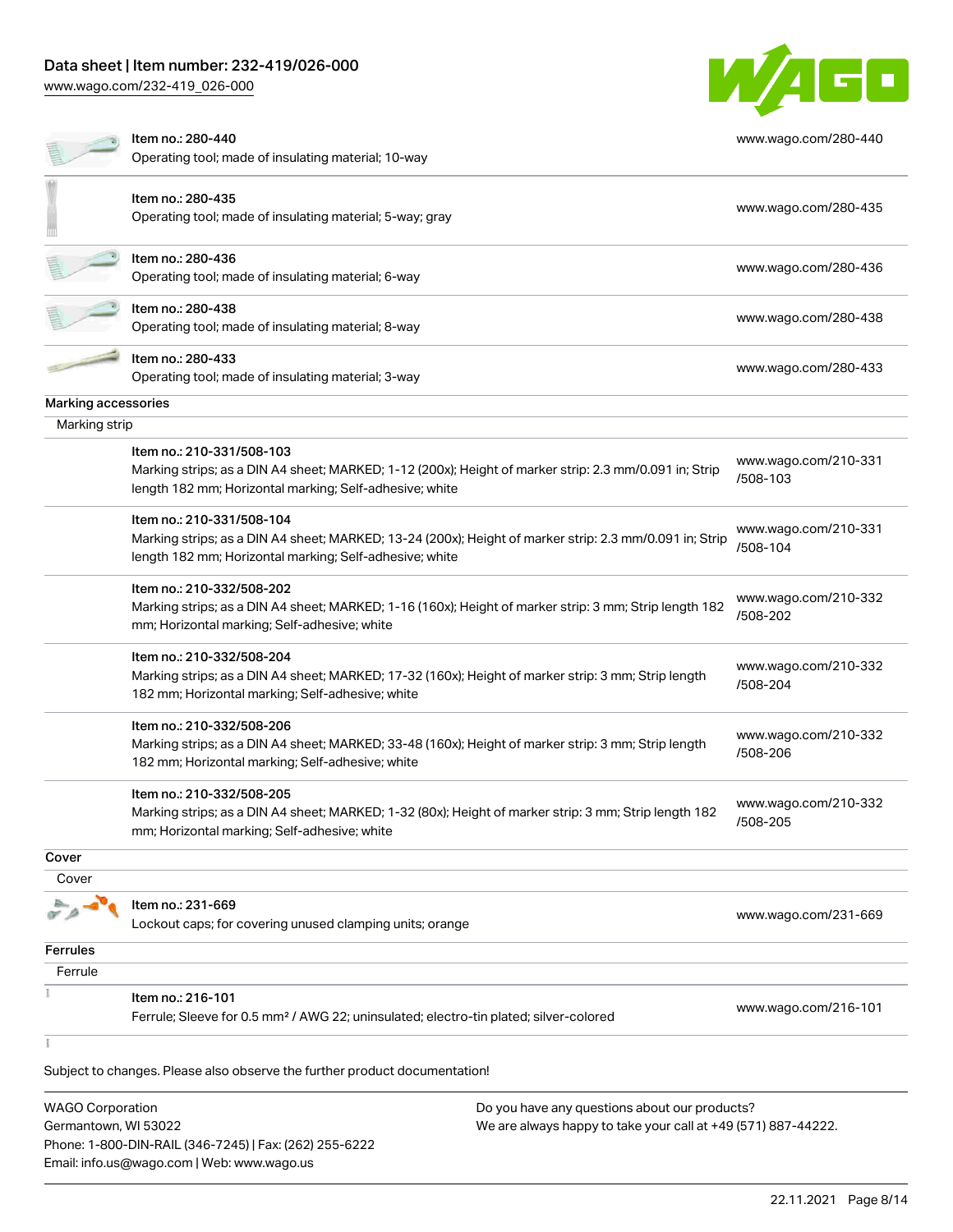[www.wago.com/232-419\\_026-000](http://www.wago.com/232-419_026-000)



|    | Item no.: 216-104<br>Ferrule; Sleeve for 1.5 mm <sup>2</sup> / AWG 16; uninsulated; electro-tin plated; silver-colored                                                             | www.wago.com/216-104 |
|----|------------------------------------------------------------------------------------------------------------------------------------------------------------------------------------|----------------------|
| E  | Item no.: 216-106<br>Ferrule; Sleeve for 2.5 mm <sup>2</sup> / AWG 14; uninsulated; electro-tin plated; silver-colored                                                             | www.wago.com/216-106 |
|    | Item no.: 216-102<br>Ferrule; Sleeve for 0.75 mm <sup>2</sup> / AWG 20; uninsulated; electro-tin plated; silver-colored                                                            | www.wago.com/216-102 |
|    | Item no.: 216-103<br>Ferrule; Sleeve for 1 mm <sup>2</sup> / AWG 18; uninsulated; electro-tin plated                                                                               | www.wago.com/216-103 |
|    | Item no.: 216-123<br>Ferrule; Sleeve for 1 mm <sup>2</sup> / AWG 18; uninsulated; electro-tin plated; silver-colored                                                               | www.wago.com/216-123 |
|    | Item no.: 216-122<br>Ferrule; Sleeve for 0.75 mm <sup>2</sup> / AWG 20; uninsulated; electro-tin plated; silver-colored                                                            | www.wago.com/216-122 |
| I. | Item no.: 216-124<br>Ferrule; Sleeve for 1.5 mm <sup>2</sup> / AWG 16; uninsulated; electro-tin plated                                                                             | www.wago.com/216-124 |
|    | Item no.: 216-142<br>Ferrule; Sleeve for 0.75 mm <sup>2</sup> / 18 AWG; uninsulated; electro-tin plated; electrolytic copper; gastight<br>crimped; acc. to DIN 46228, Part 1/08.92 | www.wago.com/216-142 |
|    | Item no.: 216-132<br>Ferrule; Sleeve for 0.34 mm <sup>2</sup> / AWG 24; uninsulated; electro-tin plated                                                                            | www.wago.com/216-132 |
|    | Item no.: 216-121<br>Ferrule; Sleeve for 0.5 mm <sup>2</sup> / AWG 22; uninsulated; electro-tin plated; silver-colored                                                             | www.wago.com/216-121 |
|    | Item no.: 216-143<br>Ferrule; Sleeve for 1 mm <sup>2</sup> / AWG 18; uninsulated; electro-tin plated; electrolytic copper; gastight<br>crimped; acc. to DIN 46228, Part 1/08.92    | www.wago.com/216-143 |
|    | Item no.: 216-131<br>Ferrule; Sleeve for 0.25 mm <sup>2</sup> / AWG 24; uninsulated; electro-tin plated; silver-colored                                                            | www.wago.com/216-131 |
|    | Item no.: 216-141<br>Ferrule; Sleeve for 0.5 mm <sup>2</sup> / 20 AWG; uninsulated; electro-tin plated; electrolytic copper; gastight<br>crimped; acc. to DIN 46228, Part 1/08.92  | www.wago.com/216-141 |
|    | Item no.: 216-152<br>Ferrule; Sleeve for 0.34 mm <sup>2</sup> / AWG 24; uninsulated; electro-tin plated                                                                            | www.wago.com/216-152 |
|    | Item no.: 216-203<br>Ferrule; Sleeve for 1 mm <sup>2</sup> / AWG 18; insulated; electro-tin plated; red                                                                            | www.wago.com/216-203 |
|    | Item no.: 216-202<br>Ferrule; Sleeve for 0.75 mm <sup>2</sup> / 18 AWG; insulated; electro-tin plated; gray                                                                        | www.wago.com/216-202 |
|    | Item no.: 216-151<br>Ferrule; Sleeve for 0.25 mm <sup>2</sup> / AWG 24; uninsulated; electro-tin plated                                                                            | www.wago.com/216-151 |
|    | Item no.: 216-204<br>Ferrule; Sleeve for 1.5 mm <sup>2</sup> / AWG 16; insulated; electro-tin plated; black                                                                        | www.wago.com/216-204 |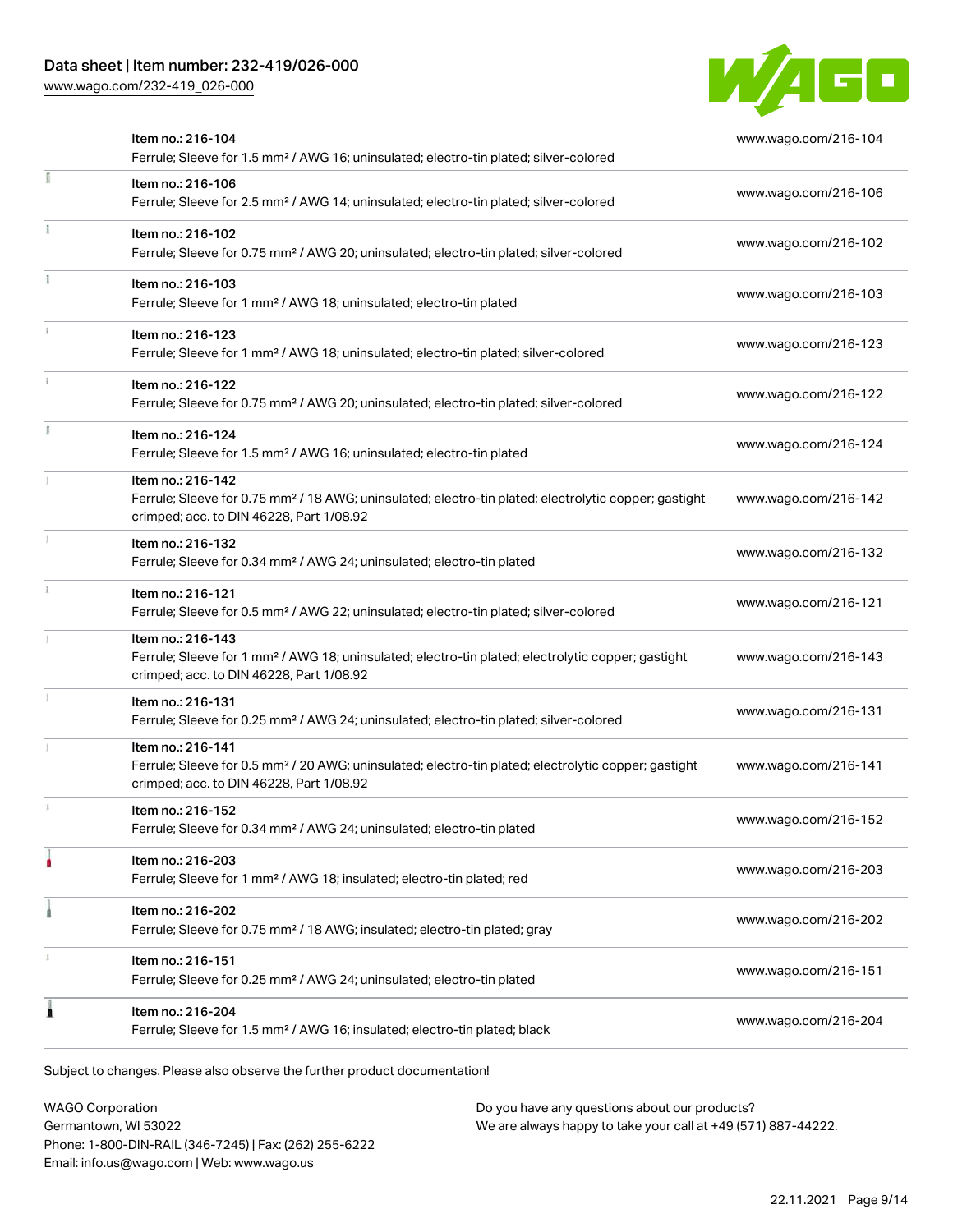[www.wago.com/232-419\\_026-000](http://www.wago.com/232-419_026-000)



|   | <b>WAGO Corporation</b><br>Do you have any questions about our products?                                                                                                                                |                      |
|---|---------------------------------------------------------------------------------------------------------------------------------------------------------------------------------------------------------|----------------------|
|   | Subject to changes. Please also observe the further product documentation!                                                                                                                              |                      |
|   | Item no.: 216-322<br>Ferrule; Sleeve for 0.34 mm <sup>2</sup> / 22 AWG; insulated; electro-tin plated; green                                                                                            | www.wago.com/216-322 |
|   | Item no.: 216-321<br>Ferrule; Sleeve for 0.25 mm <sup>2</sup> / AWG 24; insulated; electro-tin plated; yellow                                                                                           | www.wago.com/216-321 |
|   | Item no.: 216-301<br>Ferrule; Sleeve for 0.25 mm <sup>2</sup> / AWG 24; insulated; electro-tin plated; yellow                                                                                           | www.wago.com/216-301 |
|   | Item no.: 216-262<br>Ferrule; Sleeve for 0.75 mm <sup>2</sup> / 18 AWG; insulated; electro-tin plated; electrolytic copper; gastight<br>crimped; acc. to DIN 46228, Part 4/09.90; gray                  | www.wago.com/216-262 |
|   | Item no.: 216-284<br>Ferrule; Sleeve for 1.5 mm <sup>2</sup> / AWG 16; insulated; electro-tin plated; electrolytic copper; gastight<br>crimped; acc. to DIN 46228, Part 4/09.90; black                  | www.wago.com/216-284 |
| 1 | Item no.: 216-264<br>Ferrule; Sleeve for 1.5 mm <sup>2</sup> / AWG 16; insulated; electro-tin plated; electrolytic copper; gastight<br>crimped; acc. to DIN 46228, Part 4/09.90; black                  | www.wago.com/216-264 |
|   | Item no.: 216-263<br>Ferrule; Sleeve for 1 mm <sup>2</sup> / AWG 18; insulated; electro-tin plated; electrolytic copper; gastight crimped; www.wago.com/216-263<br>acc. to DIN 46228, Part 4/09.90; red |                      |
| 1 | Item no.: 216-244<br>Ferrule; Sleeve for 1.5 mm <sup>2</sup> / AWG 16; insulated; electro-tin plated; electrolytic copper; gastight<br>crimped; acc. to DIN 46228, Part 4/09.90; black                  | www.wago.com/216-244 |
|   | Item no.: 216-243<br>Ferrule; Sleeve for 1 mm <sup>2</sup> / AWG 18; insulated; electro-tin plated; electrolytic copper; gastight crimped; www.wago.com/216-243<br>acc. to DIN 46228, Part 4/09.90; red |                      |
| Ă | Item no.: 216-224<br>Ferrule; Sleeve for 1.5 mm <sup>2</sup> / AWG 16; insulated; electro-tin plated; black                                                                                             | www.wago.com/216-224 |
|   | Item no.: 216-221<br>Ferrule; Sleeve for 0.5 mm <sup>2</sup> / 20 AWG; insulated; electro-tin plated; white                                                                                             | www.wago.com/216-221 |
|   | Item no.: 216-222<br>Ferrule; Sleeve for 0.75 mm <sup>2</sup> / 18 AWG; insulated; electro-tin plated; gray                                                                                             | www.wago.com/216-222 |
|   | Item no.: 216-242<br>Ferrule; Sleeve for 0.75 mm <sup>2</sup> / 18 AWG; insulated; electro-tin plated; electrolytic copper; gastight<br>crimped; acc. to DIN 46228, Part 4/09.90; gray                  | www.wago.com/216-242 |
|   | Item no.: 216-241<br>Ferrule; Sleeve for 0.5 mm <sup>2</sup> / 20 AWG; insulated; electro-tin plated; electrolytic copper; gastight<br>crimped; acc. to DIN 46228, Part 4/09.90; white                  | www.wago.com/216-241 |
|   | Item no.: 216-223<br>Ferrule; Sleeve for 1 mm <sup>2</sup> / AWG 18; insulated; electro-tin plated; red                                                                                                 | www.wago.com/216-223 |
|   | Item no.: 216-201<br>Ferrule; Sleeve for 0.5 mm <sup>2</sup> / 20 AWG; insulated; electro-tin plated; white                                                                                             | www.wago.com/216-201 |
|   | Item no.: 216-144<br>Ferrule; Sleeve for 1.5 mm <sup>2</sup> / AWG 16; uninsulated; electro-tin plated; electrolytic copper; gastight<br>crimped; acc. to DIN 46228, Part 1/08.92; silver-colored       | www.wago.com/216-144 |

Germantown, WI 53022 Phone: 1-800-DIN-RAIL (346-7245) | Fax: (262) 255-6222 Email: info.us@wago.com | Web: www.wago.us

have any questions about o<mark>l</mark> We are always happy to take your call at +49 (571) 887-44222.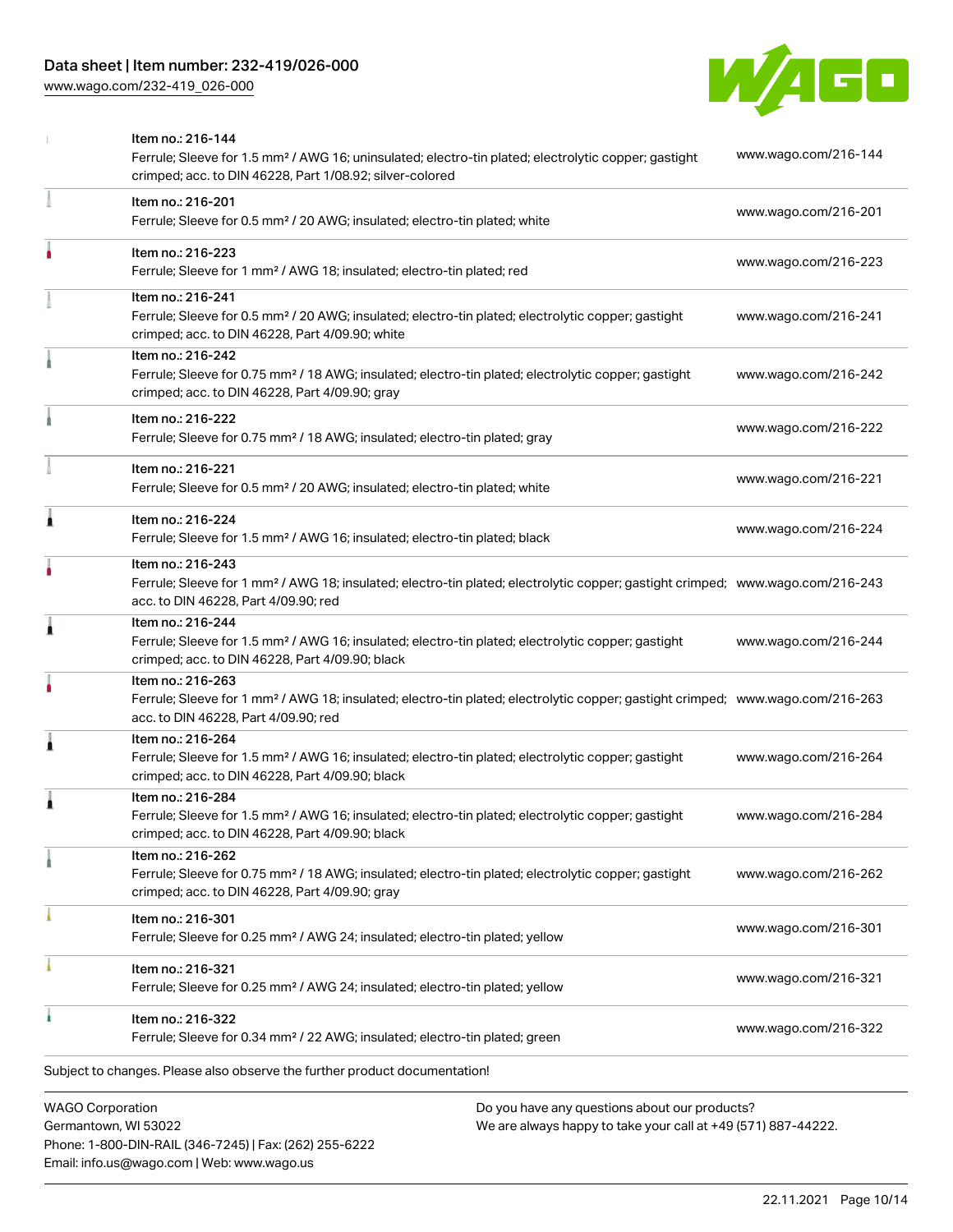[www.wago.com/232-419\\_026-000](http://www.wago.com/232-419_026-000)

 $\overline{1}$ 



| ٠                                                       | Item no.: 216-302<br>Ferrule; Sleeve for 0.34 mm <sup>2</sup> / 22 AWG; insulated; electro-tin plated; light turquoise |            |                      | www.wago.com/216-302 |  |
|---------------------------------------------------------|------------------------------------------------------------------------------------------------------------------------|------------|----------------------|----------------------|--|
| Jumpers                                                 |                                                                                                                        |            |                      |                      |  |
| Jumper                                                  |                                                                                                                        |            |                      |                      |  |
|                                                         | Item no.: 231-905                                                                                                      |            | www.wago.com/231-905 |                      |  |
|                                                         | Jumper; for conductor entry; 5-way; insulated; gray                                                                    |            |                      |                      |  |
|                                                         | Item no.: 231-903                                                                                                      |            | www.wago.com/231-903 |                      |  |
|                                                         | Jumper; for conductor entry; 3-way; insulated; gray                                                                    |            |                      |                      |  |
|                                                         | Item no.: 231-907                                                                                                      |            | www.wago.com/231-907 |                      |  |
|                                                         | Jumper; for conductor entry; 7-way; insulated; gray                                                                    |            |                      |                      |  |
|                                                         | Item no.: 231-910                                                                                                      |            | www.wago.com/231-910 |                      |  |
|                                                         | Jumper; for conductor entry; 10-way; insulated; gray                                                                   |            |                      |                      |  |
|                                                         | Item no.: 231-902                                                                                                      |            |                      |                      |  |
|                                                         | Jumper; for conductor entry; 2-way; insulated; gray                                                                    |            | www.wago.com/231-902 |                      |  |
| <b>Additional Information</b><br>Technical explanations |                                                                                                                        | 2019 Apr 3 | pdf<br>2.0 MB        | Download             |  |
|                                                         |                                                                                                                        |            |                      |                      |  |
| <b>CAD</b> files                                        |                                                                                                                        |            |                      |                      |  |
| CAD data                                                |                                                                                                                        |            |                      |                      |  |
| 2D/3D Models 232-419/026-000                            |                                                                                                                        |            | <b>URL</b>           | Download             |  |
| <b>CAE</b> data                                         |                                                                                                                        |            |                      |                      |  |
| EPLAN Data Portal 232-419/026-000                       |                                                                                                                        |            | <b>URL</b>           | Download             |  |
| ZUKEN Portal 232-419/026-000                            |                                                                                                                        |            | URL                  | Download             |  |
| EPLAN Data Portal 232-419/026-000                       |                                                                                                                        |            | <b>URL</b>           | Download             |  |

# Environmental Product Compliance

#### Compliance Search

Subject to changes. Please also observe the further product documentation!

WAGO Corporation Germantown, WI 53022 Phone: 1-800-DIN-RAIL (346-7245) | Fax: (262) 255-6222 Email: info.us@wago.com | Web: www.wago.us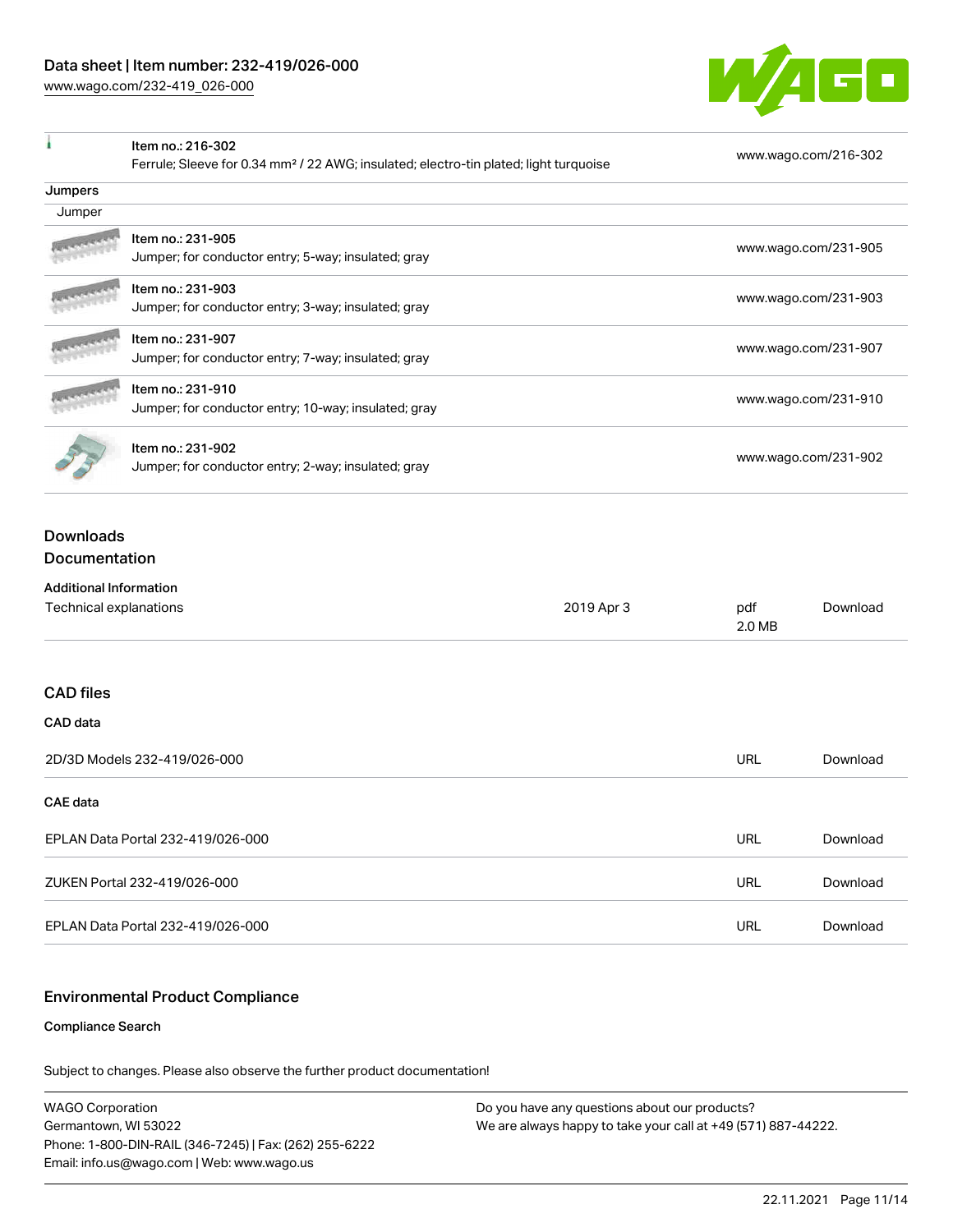

URL [Download](https://www.wago.com/global/d/ComplianceLinkMediaContainer_232-419_026-000)

Environmental Product Compliance 232-419/026-000 1-conductor female connector, angled; CAGE CLAMP®; 2.5 mm²; Pin spacing 5.08 mm; 19-pole; 2,50 mm²; orange

#### Installation Notes



Inserting a conductor via 3.5 mm screwdriver – CAGE CLAMP® actuation parallel to conductor entry.



Inserting a conductor via 3.5 mm screwdriver – CAGE CLAMP® actuation perpendicular to conductor entry.



Inserting a conductor into CAGE CLAMP® unit via operating lever (231-291).



Inserting a conductor via operating tool.

Subject to changes. Please also observe the further product documentation!

WAGO Corporation Germantown, WI 53022 Phone: 1-800-DIN-RAIL (346-7245) | Fax: (262) 255-6222 Email: info.us@wago.com | Web: www.wago.us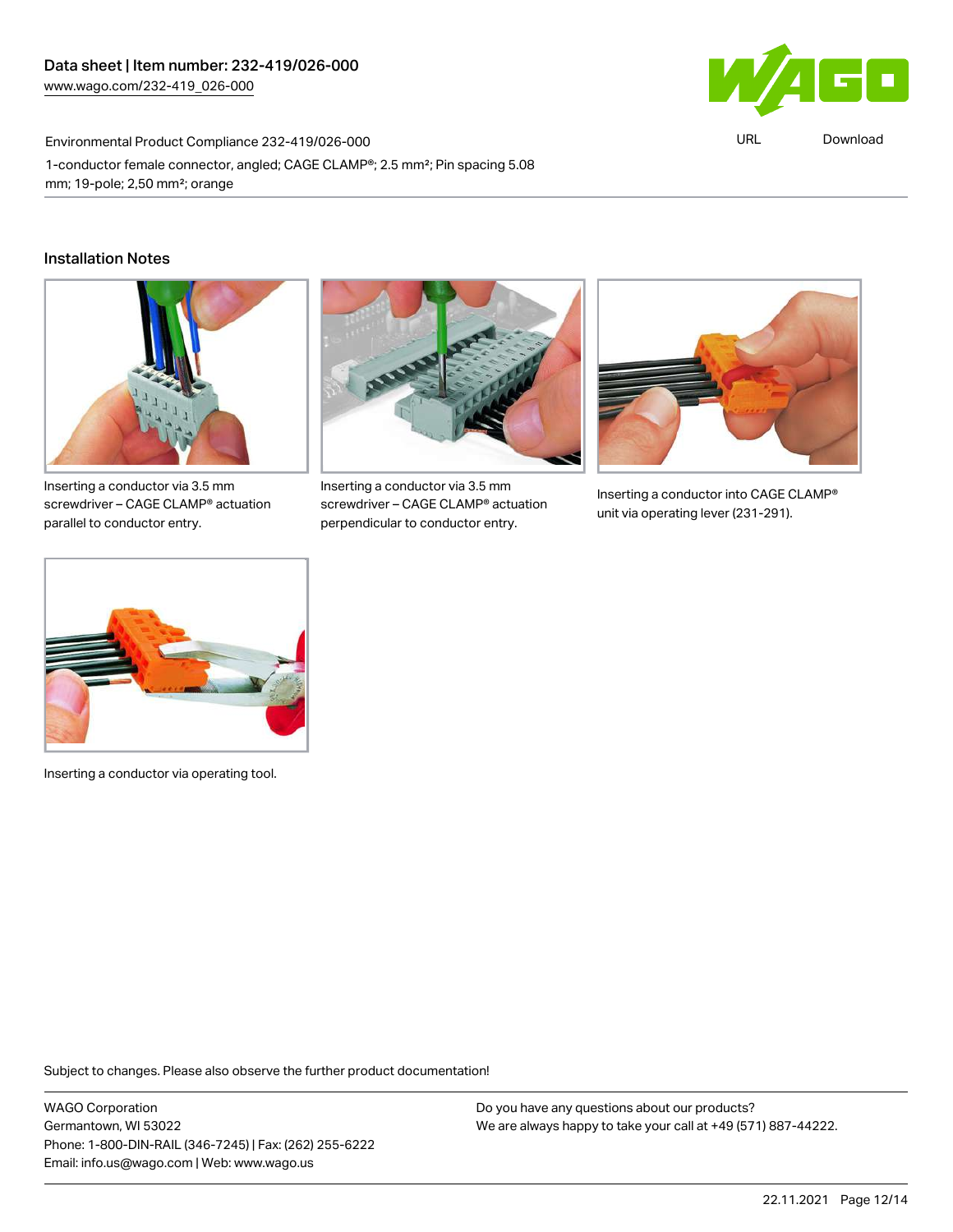



Coding a female connector by removing coding finger(s).



Testing – female connector with CAGE CLAMP®

Integrated test ports for testing perpendicular to conductor entry via 2 or 2.3 mm Ø test plug

#### Installation



Male connector with strain relief plate



Strain relief housing shown with a male connector equipped with CAGE CLAMP®

Subject to changes. Please also observe the further product documentation!

WAGO Corporation Germantown, WI 53022 Phone: 1-800-DIN-RAIL (346-7245) | Fax: (262) 255-6222 Email: info.us@wago.com | Web: www.wago.us